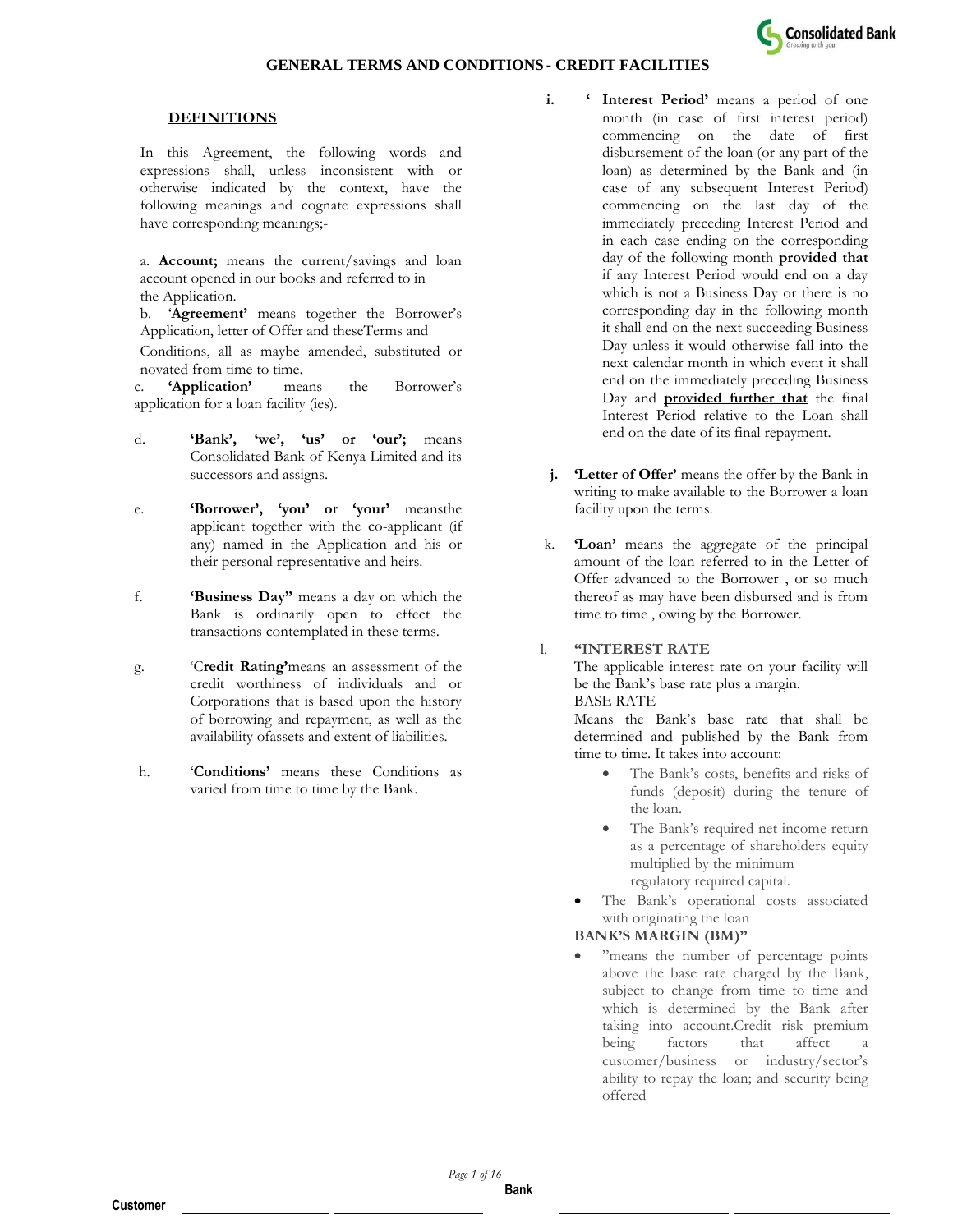- m **'Monthly Repayment Instalment'** means each instalment in respect of the repayment of the loan together with interest calculated in accordance with the provisions herein and which the Borrower is required to pay to the Bank on the last day of each Interest Period in the amount notified from time to time by the bank as set out herein.
- n. **'Repayment Date'** means the due date for payment of all amounts due and payable as shown in your statement and or as notified by the Bank.
- o**. 'Prepayment'** means repaying all or part of the loan ahead of schedule.
- p. '**Security'** means any property movable or immovable that the Bank may require for the Borrower to charge to it, so as to secure a part or whole of the Loan amount and includes property which may be charged for this purpose by a third party on behalf of the Borrower and further includes any guarantee or indemnity given to the bank by such third party for and on behalf of and at the request of the Borrower.
- q. **'Guarantor'** means a person who undertakesto pay, the amount owing in terms of this Agreement in the event of default by the Borrower**.**
- r. **'Terms'** means the terms and conditions contained in the Letter of Offer and these Conditions**.**
- s. **Headings**  The headings herein are inserted for convenience of reference only and will not affect the construction or interpretation of this Agreement.
- t. **Governing Law**  This Agreement will be governed by, and construed in accordance with, the laws of Kenya.
- u. **Invalidity of Any Provision** If any covenant, obligation or provision contained in this Agreement will be invalid or unenforceable, the remainder of this Agreement will not be affected thereby and each covenant, obligation or provision of this Agreement will separately be valid and enforceable to the fullest extent permitted by law.
- v. **Conflict with Other Documents**  If the provisions of the Loan Application and or Letter of Offer, or any of them conflict with, or are inconsistent with, the provisions of this Terms and Conditions, the provisions of this Terms & Conditions will prevail.
- w. **Counterparts**  This Agreement may be executed in any number of counterparts, each of which when so executed will be deemed to be an original and such counterparts together will constitute one and the same agreement.
- x. **Joint Obligations**  If more than one person constitutes the Borrower the agreements of, and all obligations and covenants to be performed and observed by, the Borrower hereunder will be the joint and several obligations and covenants of each of the persons comprising the Borrower and any request or authorization given to the Bank by any of the persons comprising the Borrower will be deemed to be the joint and several requests or authorizations of each of the persons comprising the Borrower. If there is a Guarantor and more than one person constitutes the Guarantor the agreements of, and all obligations and covenants to be performed and observed by, the Guarantor hereunder will be the joint and several obligations and covenants of each of the persons comprising the Guarantor.
- y. **Date for Action**  If any date on which any action required to be taken hereunder by either party is not a Business Day such action will be required to be taken on the next following Business Day.
- z. **Entire Agreement**  This Agreement, including any schedules hereto, and the Securities constitute the entire agreement between the parties relating to the Loan facility, expressly superseding all prior agreements and communications (both oral and written) between any of the parties hereto with respect to all matters contained herein, and except as stated herein or in the Securities or any other instruments and documents to be executed and delivered pursuant hereto, contain all the representations and warranties of the respective parties.
	- **. Included Words**  Whenever the singular or the masculine is used herein the same will be deemed to include the plural or the feminine or the body corporate where the context or the parties so require.

### **1. PAYMENTS**

The Borrower shall pay (by way of a written payment instruction acceptable to the Bank or such other means as may be acceptable to the Bank) all amounts owing to the Bank in terms of the loan agreement into the bank account nominated for this purpose by the Bank.

1.1 **Repayment Instalments**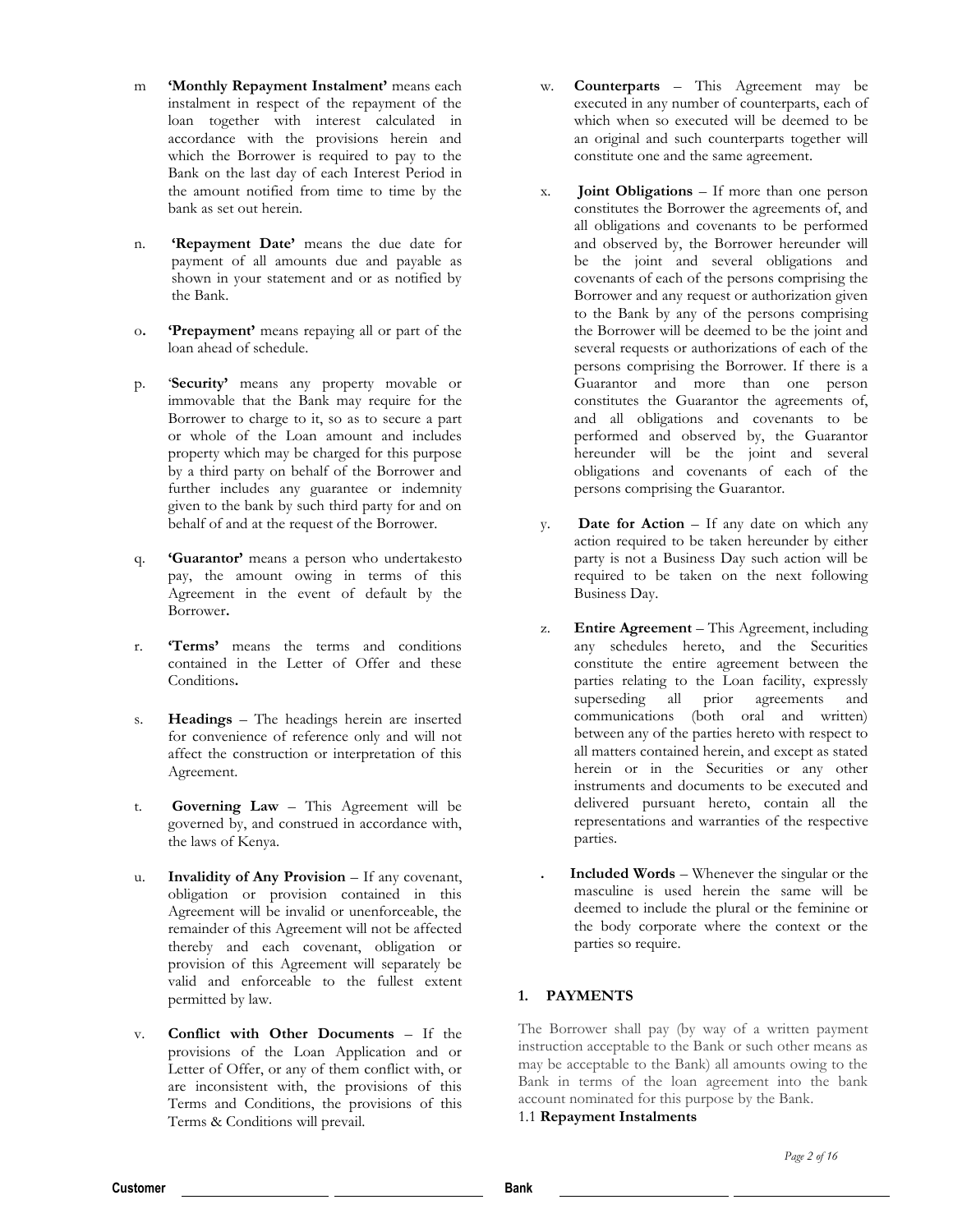- 1.1.1 The loan will be repaid by the Borrower together with the interest by the number of equal Monthly Instalments specified in the Letter of Offer on each Repayment Date (each of an amount notified to the Borrower by the Bank in writing from time to time in accordance with **Clause 1.1.2**) provided that the final instalment shall always be the balance of the Loan.
- 1.1.2 The Bank will as and when necessary notify the Borrower in writing or any other means, of any adjustment required in the amount of the Monthly Repayment Instalments payable as a result of any change in the interest rate calculated by the Bank in accordance with **Clause 1.5.**
- 1.1.3 The time for payment of each Monthly Instalment by the Borrower shall be of the essence.
- 1.1.4 All payments by you, whether of the principal amount, interest, fees, costs, charges or otherwise, will be made in fully cleared funds, without set off or counterclaim, and free and clear of any deduction or withholding on account of tax or otherwise.
- 1.1.5 If the Borrower does not make a payment required to be made pursuant to this Agreement, the Bank shall upon reasonable notice to the Borrower, deduct the amount of the payment from any of the Borrower's accounts held with the Bank.
- 1.1.6 In the case of a partial payment by the Borrower the Bank may appropriate such payment towards such of the obligations of the Borrower under this Agreement as the bank may decide. The Borrower waives any right to make an appropriation in respect of a partial payment.
- 1.1.7 Notwithstanding that the Bank may allow you to reduce the outstanding balance on your Loan in monthly instalments as set out in this Agreement and as may be amended from time to time, the monthly instalment payable by you does not imply that the said loan will be repaid in full over its initial term, as a result of redraws and/or subsequent deposits made into the loan account and/or fluctuations in the interest rate applicable from time to time
- 1.1.8. Except as may be otherwise mutually agreed, the Loan shall be immediately repayable on demand.
- 1.2 **Place of Payment**

All payments due to the Bank under this Agreement shall be made at the Branch of the Bank issuing the Letter of Offer or at such other Branch as the Borrower may be notified by the Bank in writing in Kenya Shillings in full, without any set-off or counterclaim whatsoever and free and clear of any deductions or withholdings, in immediately available, freely transferable, cleared funds during normal banking business hours. If any sum falls due for payment on a day which is not a day the Bank is open for the conduct of normal banking business at the relevant Branch it shall be made on the immediately preceding day on which the Bank is open for business at such Branch.

# 1.3 **Application of Payment Proceeds**

- 1.3.1 All payments received by the Bank in respect of the Loan shall be credited only when the payment shall have been received at the relevant Branch of the Bank in cleared funds. Any payments otherwise credited by the Bank in respect of the Loan shall be subject to receipt by the Bank at the relevant branch of the Bank of cleared funds and in default shall not be deemed credited until receipt of cleared funds.
- 1.3.2 All payment received in respect of the Loan shall be applied in or towards;-

**a**. Firstly, to satisfy any due or unpaid interest charges.

**b.** Secondly, to satisfy any charges, costs, expenses payable by the Borrower under Agreement.

**c.** Thirdly, to reduce the amount of the principal debt.

# 1.4 **Prepayment**

- 1.4.1 The borrower may at any time prepay the whole or any part of the loan together with interest and accrued interest due to (and including) the date of prepayment and all other amounts payable under and relation to this Agreement subject to any payment being applied in the order specified in **Clause 1.3.2** herein.
- 1.4.2 In the case of early part payment of the loan, unless the monthly repayment instalments as stipulated in this Agreement are rescheduled and or varied by written agreement between you and us, this early reduction will not affect your obligations to continue paying instalments as stipulated in this Agreement until the loan, including all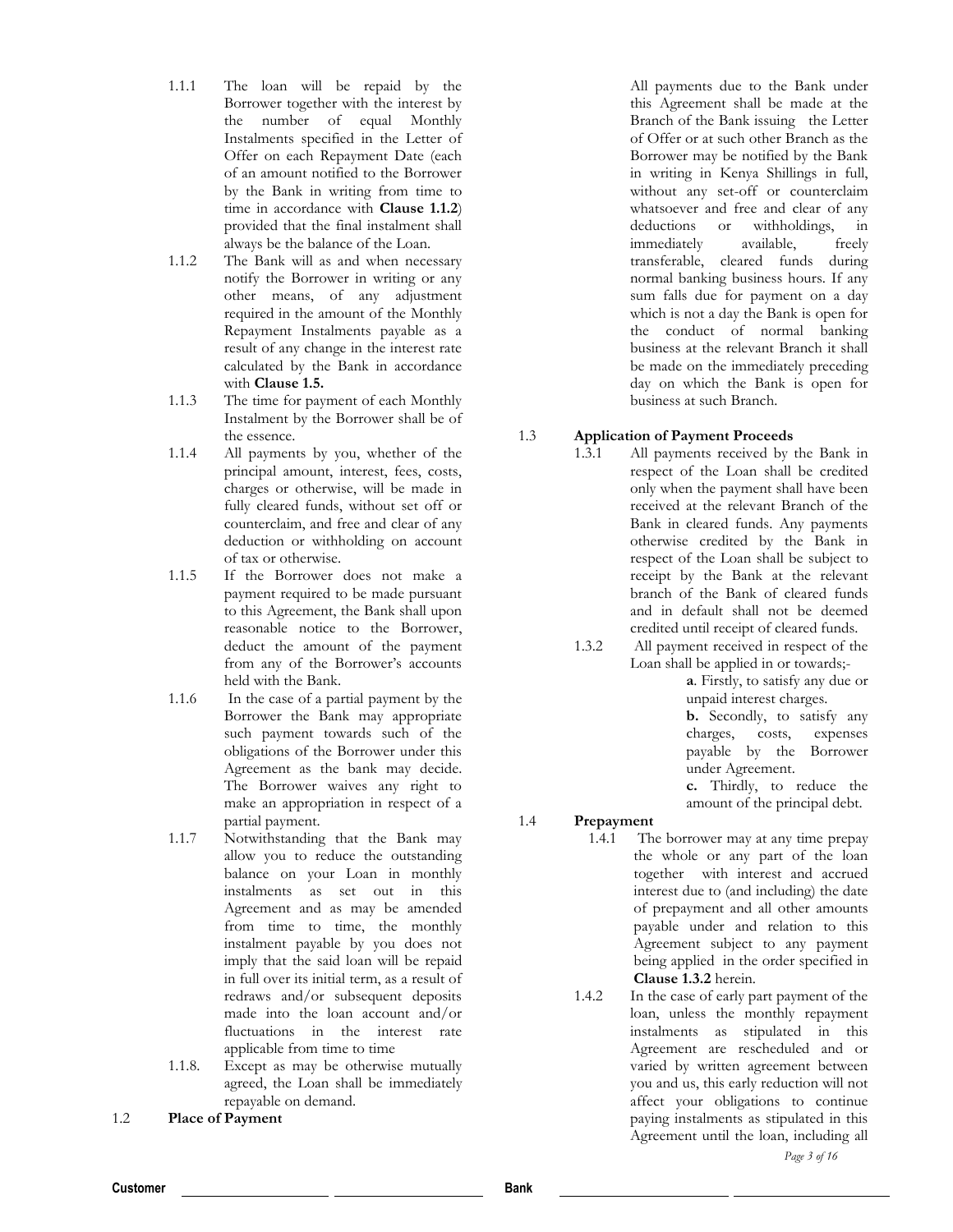interest thereon, has been repaid in full.

- 1.4.3 No amount prepaid under this Agreement may be redrawn.
- 1.4.4 Notwithstanding the aforesaid, the Bank reserves the right to charge the Borrower a pre-payment fees/interest as allowable by Law.

#### 1.5 **Interest**

- 1.5.1 The Borrower will pay interest (as well as after as before any demand or judgment or the bankruptcy of the Borrower) on the Loan in respect of each Interest Period at the rate per annum specified in this Agreement.
- 1.5.2 Interest will accrue from day to day and shall be calculated on a daily basis on the outstanding balance and on the basis of a 365-day year, irrespective of whether or not the year in question is a leap year and shall be paid on each repayment Date.
- 1.5.3 The interest charged under this loan is linked to BM by a margin related to the BM, which margin is determined by the Bank subject to the maximum margin provided by the Law. The Bank may, from time to time, vary the interest rate and or margin applicable to your loan if the BM fluctuates during the agreedterm of the loan. If the Bank elects to do so, advice of the amendment and its effective date will be sent to you incompliance with the law.
- 1.5.4 The Bank reserve the right to vary the rate of interest payable and or margin chargeable on the Loan in line withmarket conditions or if in our opinion the conduct on your account increases our risk regarding the debt, provided thatthis amended rate does not exceed the legal maximumpermissible rate, where applicable. If we elect to do so, advice of the amendment and its effective date will besent to you in compliance with the law.

### 1.6 **Interest on Overdue Payments**

1.6.1 Any money payable under this Agreement which is not paidwhen due by the Borrower shall bear interest on a daily basis at a rate to be determined by the Bank from time to time, as the Bank may deem fit, from the date on which such money fell due to the date on which it is actually paid. Such

interest shall be calculated by reference to such successive defaults Interest periods as the Bank may from time to time select.

1.6.2 Interest shall be charged at the rate per annum determined by the Bank to be equal to 10% per annum on the overdue payment or such other rate as the Bank may prescribe. Interest so accrued shall be due on demand or (in the absence of demand) on the last day of the default interest period in which it accrued and, if unpaid, shall be compounded on the last day of that and each successive Interest Period. Interest shall be charged and compounded on this basis before and after any judgment obtained under this Agreement.

## 1.7 **Costs, Fees and Expenses**

- 1.7.1 The Borrower hereby irrevocably authorizes the Bank to debit any of the Borrower's account held with the Bank and recover (whether or not the loan is drawn) all legal fees, charges, debt collection costs and other out ofpocket expenses (including stamp duty and value added tax (including penalties for late stamping) as set out in the total cost of credit schedule ("the Total cost of credit schedule") to the Letter of Offer*,* incurred by the Bank in connection with taking of any steps by or on behalf of the Bank in the creation or any revaluations of security (if any) or the enforcement or preservation by the Bank of its rights under this Agreement or otherwise or under any amendments hereto.
- 1.7.2 The Bank may charge and recover all fees, costs and charges referred to in this Agreement and all fees, costs, charges, taxes and duties the Bank may incur or pay in connection with the preparation,conclusion or enforcement of the loan, including:

**a**.legal costs, charges, debt collection costs, taxes and other fees or disbursements incidental thereto or incurred in recovering or endeavouring to recover all or any amounts owing us, where applicable.

*Page 4 of 16* **b**. where applicable, the cost of any insurance for which the Bank may pay the premiums on the Borrower's behalf under this Agreement. **c.** an upfront commission fee (to be set out in the Letter of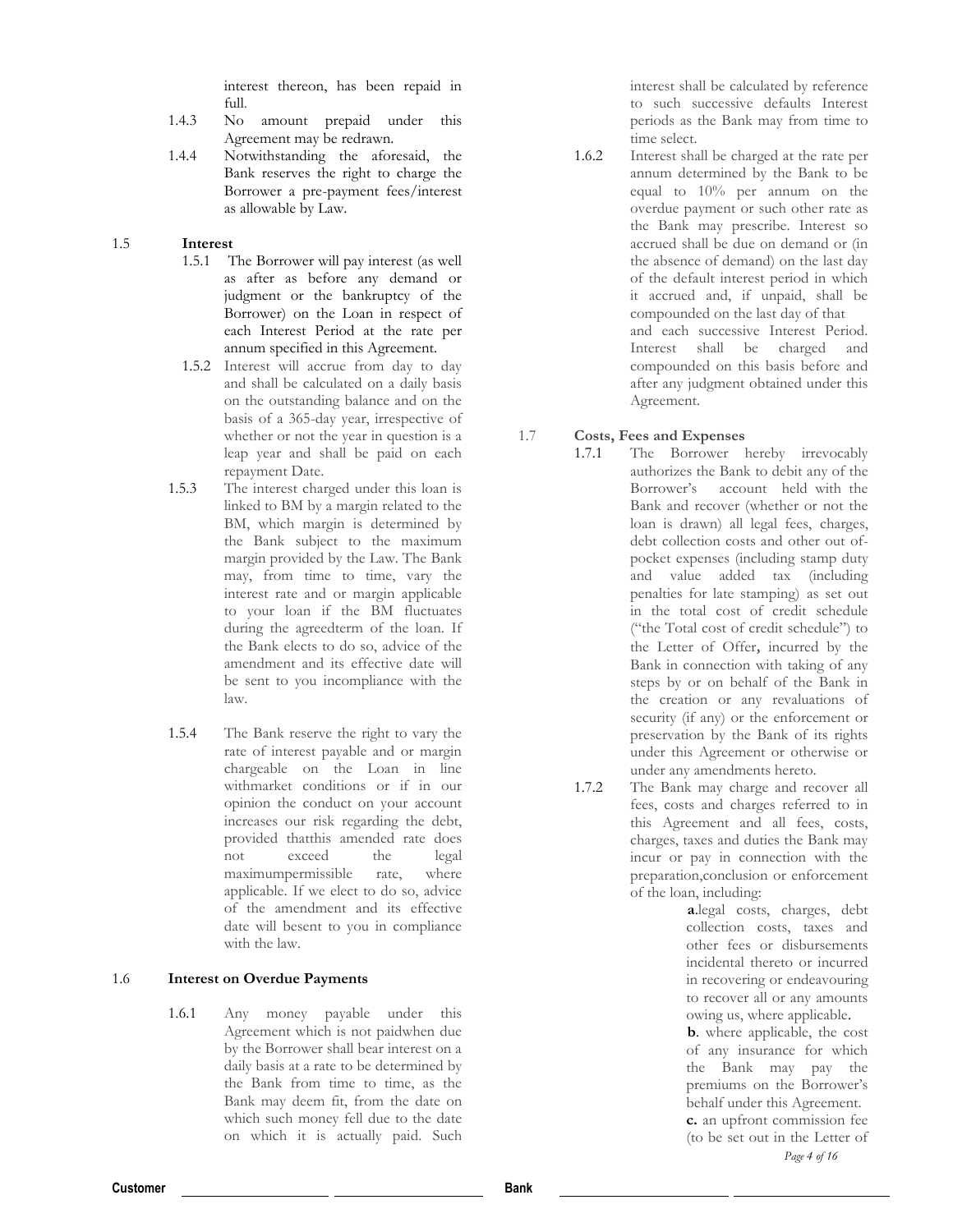Offer) chargeable and will be debited to the Borrower's account or paid for in cash.

1.7.3 The Borrower must pay to the Bank all applicable fees and charges set out herein in this **Clause 1.7**, together with the principal debt and interest on the principal debt as set out in this Agreement.

#### 1.8 **Set-Off**

- 1.8.1 In the event of default and WITHOUT PREJUDICE to the borrowers obligations and in addition to and without limitation to any rights now or hereafter granted under any applicable law or the Securities , the Bank may without notice to the Borrower and at any time and from time to time, and notwithstanding any settlement of amounts or other matter whatsoever consolidate or combine all or any of Borrower's existing accounts with the Bank at any branch of the Bank , including those held in our name or yours alone, or jointly or severally with others wherever situate (whether current, deposit, loan or any other accounts of any nature whatsoever whether subject to notice or not) and set off or transfer any sum standing to the credit of any one or more accounts in or toward satisfaction of any obligations or indebtedness to the Bank, whether those liabilities be present, future, actual, contingent, security, joint or several. The Borrower waives any rights of set off that you may have, so far as is permitted by law.
	- 1.8.2 Any currency conversions required to be effected by the Bank pursuant to this right shall be effected in accordance with the usual practice of the Bank.
- 1.9 **Statements**
	- 1.9.1 The Bank will provide Borrower with a statement of account periodically and in the frequency and medium selected by the Borrower during the application for the loan. The Borrower may dispute all or part of the statement delivered to the Borrower by sending to the Bank a written notice of your objections.
	- 1.9.2 The statement will show the Borrower's outstanding balance and where applicable, the minimum repayment owing to the Bank and the date by which it is to be made.

1.9.3 The Bank may adjust debits and credit to the Borrower's account and account balances to reflect both the Borrower's and the Bank's legal obligations correctly.

# **2. DEFAULT**

# **2.1 Events of Default**

The Bank shall not be obliged to advance the Loan, or where the Loan has been advanced, the Bank may convert your Loan to one repayable immediately on demand (including principal, interest and all Other Amounts) and/or we may revise any of the terms and conditions and/or increase the interest rate charged and the Securities will become enforceable in each and every of the following events;-

- 2.1.1 If the Borrower/guarantor fails to observe or perform something hereby required to be done or some covenant or condition hereby required to be observed or performed under this Agreement and the Borrower fail to remedy the breach within 7 (seven) days of notice having been given to you to do so; or
- 2.1.2 If the Borrower does, or permits to be done, anything which the Borrower has herein agreed not to do or permit to be done; or
- 2.1.3 If the Borrower dies or becomes medically incapable of conducting his/its affairs or
- 2.1.4 If any event occurs which in the opinion of the Bank will or could have a material adverse effect on the Borrower's/Guarantor's obligations to the Bank under this Agreement or the Borrower's/guarantor's ability or willingness to perform or comply with any of its obligations under this Agreement.
- 2.1.5 **Misrepresentation**  if any representation or warranty given by the Borrower/Guarantor (or any director or officer thereof if the Borrower/Guarantor is a corporation) in connection with your loan or any documents supplied by you is, in our opinion, incorrect, incomplete or misleading; or is untrue in any material respect; or
- 2.1.6 **Winding Up**  if the Borrower/Guarantor is a corporation and if an order is made or a resolution passed for the winding-up of the Borrower/Guarantor, or if a petition is filed for the winding-up of the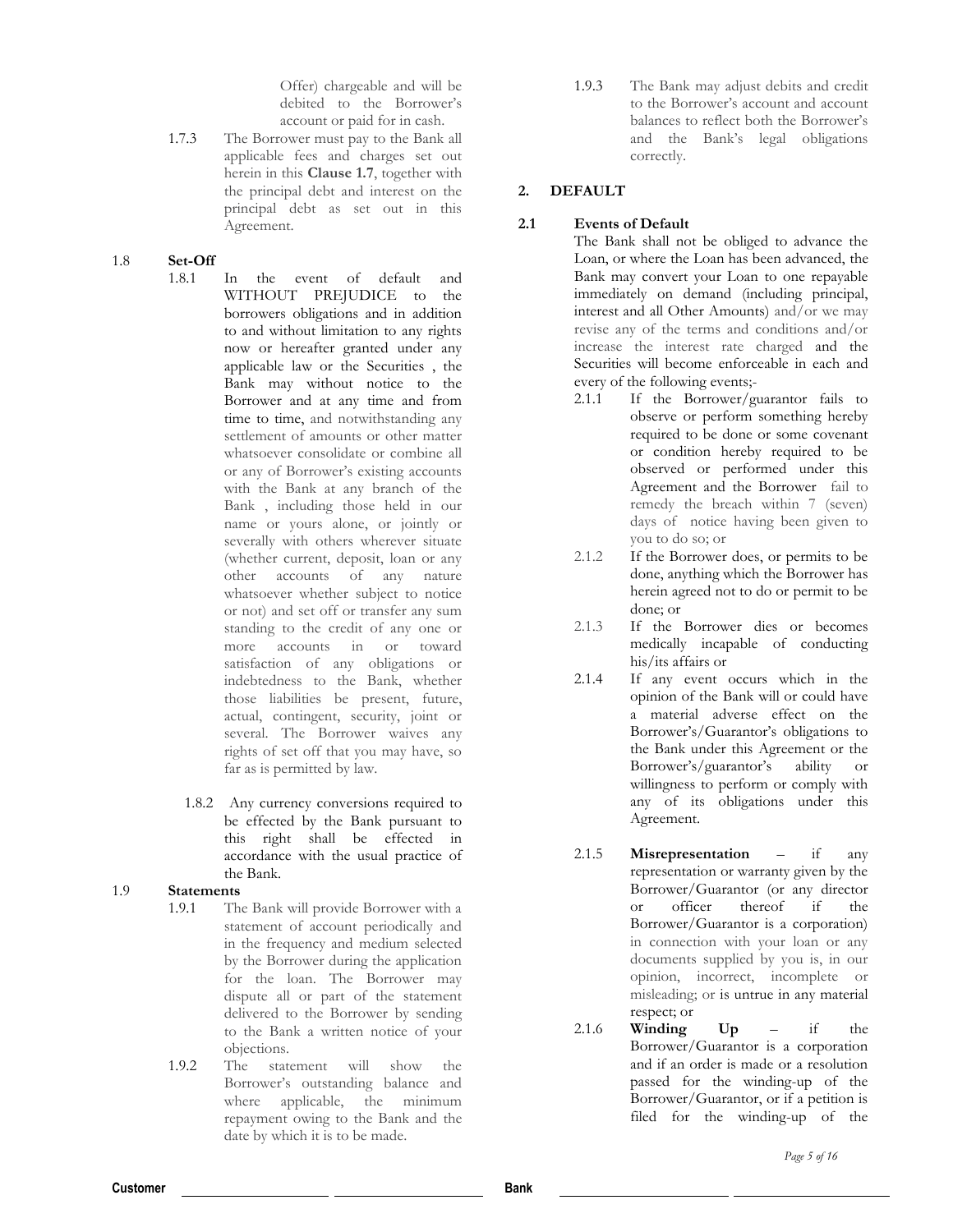Borrower/Guarantor under the *Insolvency Act of 2015*; or

2.1.7 **Bankruptcy** – if the Borrower/ or any guarantor commits or threatens to commit any act of bankruptcy or becomes insolvent or makes an assignment or proposal under the *Insolvency Act of 2015* or a general assignment in favour of its creditors or a bulk sale of its assets, or if a bankruptcy petition is filed or presented against the Borrower/or guarantor; or

#### 2.1.8 **Arrangement**

if any compromise or arrangement between you and your creditors is sanctioned or otherwise becomes effective; or

### 2.1.9 **Execution Etc.**

if any execution, sequestration, extent or any other process of any Court become enforceable against the Borrower/Guarantor or if a distress or analogous process is levied against the property of the Borrower/Guarantor or any part thereof; or

- 2.1.10 If any guarantor in respect of your indebtedness to us delivers a valid and effective notice of termination of liability under such surety or guarantee; or
- 2.1.11 **Other Indebtedness**  if the Borrower permits any sum which has been admitted as due by the Borrower or is not disputed to be due by the Borrower and which forms or is capable of being made a charge upon any of the Property in priority to the Securities to remain unpaid after proceedings have been taken to enforce the same as a prior charge; or
- 2.1.12 **Default in Other Payment**  if the Borrower defaults in payment of any indebtedness or liability to the Bank (whether secured hereby or not) or to any other lender; or
- 2.1.13 **Sale or Lease**  if, without the prior written consent of the Bank, the Borrower/Guarantor sells, agrees to sell, leases, agrees to lease or otherwise disposes or agrees to dispose of the Lands and or any Security or any part or parts thereof or any interest therein; or
- 2.1.14 **Mortgage or Encumbrance**  if, without the prior written consent of the Bank, the Borrower/Guarantor grants or agrees to grant any further Charge of the Security or any part or parts thereof or any interest therein or otherwise permits the Security to be encumbered in any manner other than by permitted encumbrances; or
- 2.1.15 **Change of Control**  if the Borrower/Guarantor is a corporation and if, without the prior written consent of the Bank, there is in the opinion of the Bank a change of effective control of the Borrower/guarantor; or
- 2.1.16 **Default under Securities**  if an event of default occurs under any of the Securities and or the Borrower/ Guarantor fails to provide any additional security when so requested and/or called on by the Bank and orif any security for any of your indebtedness to the Bank becomes enforceable or subject to seizure by a court or a government body or an authority, whether such security is enforced or not or

### 2.2 **Waiver**

The Bank may waive any Event of Default, provided always that no waiver by the Bank or any failure to take any action to enforce its rights or to enforce or any security will extend to or be taken in any manner whatsoever to affect any subsequent Event of Default or the rights resulting there from.

# 2.3 **Remedies Not Restrictive**

All remedies stipulated for by the Bank hereunder or in any of the Securities will be deemed to be in addition to and not restrictive of the remedies which the Bank might be entitled to at law or in equity and the Bank may realize any of the Securities or any part thereof in such order as it may decide and any such realization by any means will not bar realization of any other security or any part or parts thereof nor will any single or partial exercise of any right or remedy preclude any other or further exercise thereof nor will the failure on the part of the Bank or any delay in exercising any rights under this Agreement or any of the Securities operate as a waiver.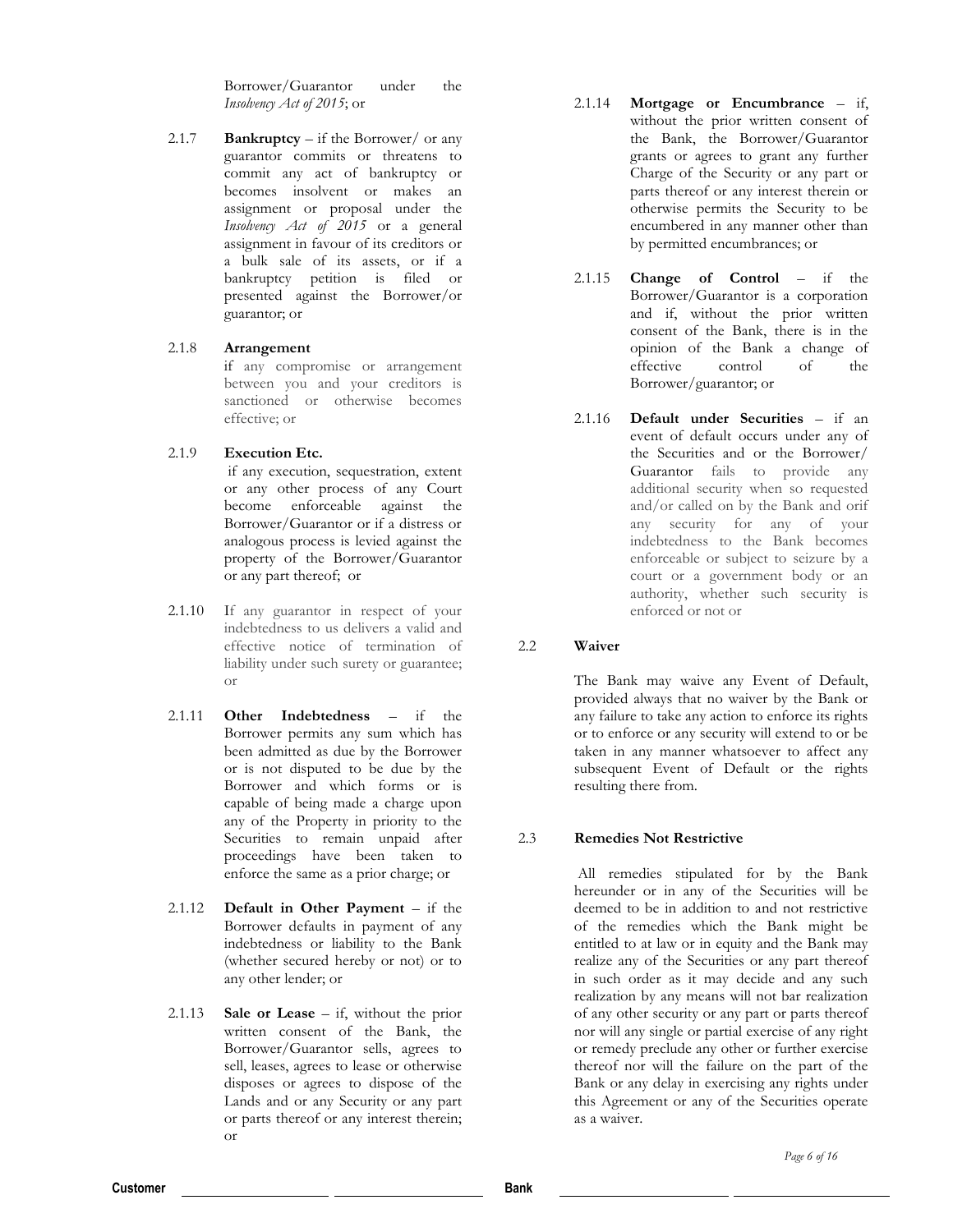#### 2.4 **Indemnity**

Notwithstanding any other provision of this Agreement, the Borrower will fully indemnify and hold the Bank harmless from and against any loss, expense, damage or liability incurred by it which the Bank may sustain or incur as a result of any Event of Default.

# **3. SECURITY AND GUARANTEES**

## 3.1 **Custody**

The Borrower/Guarantor shall, on or before registration of the Security, deposit with the Bank the title deeds,grants, certificates of title, indentures, assignments ,licenses and leases of the property, share certificatesand all other documents of title ("the title documents" )and, during the period of the Loan Agreement, hand to the Bank the policies of insurances and title documents relating to the security together with any collateral documents and insurance premium receipts and the Bank shall retain all the title documents in safe custody.

# 3.2 **Registration**

- 3.2.1 All indebtedness for the time being owing by the Borrower to the Bank will be secured by any security and /or guarantee(s) which may be currently held or which may be required now (as specified in this Agreement) or be subsequently held by the Bank.
- 3.2.2 All securities to be taken by the Bank shall be in the form agreed by the Bank and shall be prepared, executed and perfected at the Borrower's cost by Advocates on the Bank's panel.
- 3.2.3 The Borrower/Guarantor will do, execute and deliver, or will cause to be done, executed and delivered, all such further acts, documents (including certificates, consents, declarations, affidavits, reports and opinions) and things as the Bank may reasonably request for the purpose of giving effect to this Agreement or for the purpose of establishing compliance with the representations, warranties and conditions of this Agreement or any of the Securities.
- 3.2.4 The Bank will, at the expense of the Borrower, register, file or record the Securities in all offices/registries where such registration, filing, or recording is necessary or of advantage to the creation, perfection and preserving of the security interests arising pursuant

thereto and renew such registrations, filings and recordings from time to time as and when required to keep them in full force and effect. The Borrower acknowledges that the forms of the Securities have been prepared based upon the laws of Kenya applicable thereto in effect at the date of this Agreement and that such laws may change. The Borrower/Guarantor agrees that the Bank will have the right to require that the forms of this Agreement and any of the Securities be amended or supplemented to reflect any changes in such laws, whether arising as a result of statutory amendments, court decisions or otherwise, in order to confer upon the Bank the rights and security interests intended to be created thereby.

# 3.3 **Assessments/ Valuation**

- 3.3.1 The Bank may, from time to time, require any asset/property over which wehold a security to be valued, at your expense, by Valuers approved by us. We reserve the right to instruct Valuers ofour choice and to debit your account or accounts held with us with any expenses incurred.
- 3.3.2 The valuation of the property by the Bank is to determinewhether the securities have enough apparent value forthe property to secure the debt, and to assess theirplacementvalue of the property for insurance purposes.
- 3.3.3 If the value of any security for the loan is no longer adequateor the Borrower's management of the Borrower's accountsincreases the Bank's risk regarding the loan or any otheramount owing to the Bank in terms of any other agreement, the Bank will have the right to ask the Borrower to providethe Bank with additional collateral to secure repayment of thedebt, vary the terms and conditions of the loan agreement orto increase the interest rate above the rate currently beingcharged. The Bank will give a thirty (30) day notice ofthe variation.
- 3.3.4 The Bank uses various methods to assess the value of properties offered to it as security for loans. These methods may involve a physical assessment of the property, or be based on statistical data provided. The assessment is for the Bank's internal use only and the Bank does not warrant the accuracy thereof.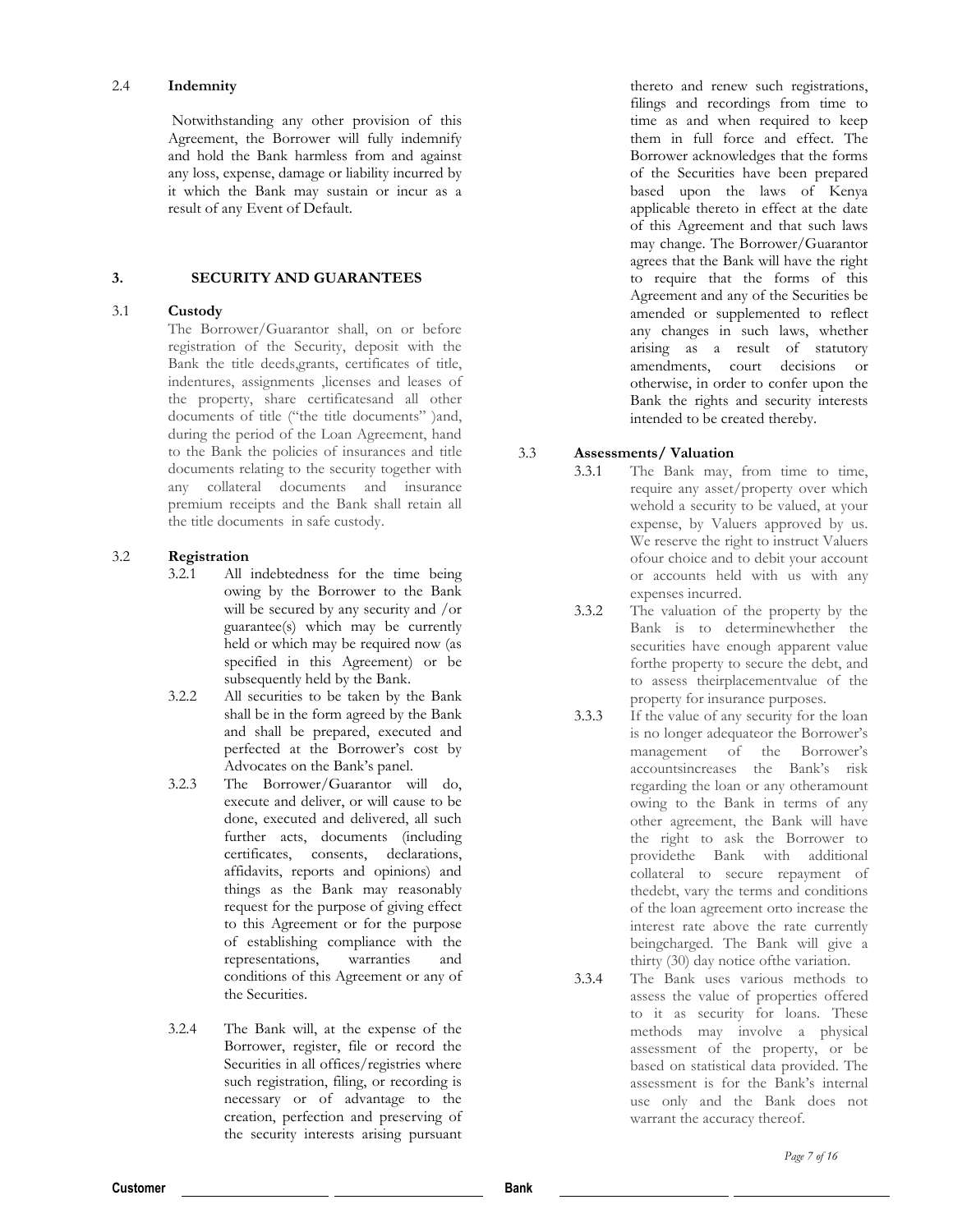3.3.5 The Bank accepts no liability for any defects whether latent(that is, existing but not active or developed or visible) orpatent (that is, obvious) in respect of either the land orimprovements. The Bank will not advise on any matter, especially improvements, from the aspect of structuralintegrity, conformity with approved building plans, thenational building regulations nor the land and improvementsfor suitability to underlying geological conditions or floodingif the Borrower has concerns regarding the property, itis the responsibility of the Borrower to seek appropriate independent expert advice.

### 3.4 **Maintenance**

The Borrower/Guarantor shall at all times whilst any part of the debt is outstanding keep and maintain the Security in goodrepair to the satisfaction of the Bank. The Borrower/Guarantor shall ensure that the Security conforms to the requirements of any competent public or other authority, and shall make no material alterations or improvements to the Security or remove the buildings or any part thereof without obtainingthe prior written consent of the Bank. The Bank or its duly appointed agents shall be entitled at all reasonable times to enter upon and inspect the property for the purposes of valuation, at the expense of the Borrower. If the Borrower has failed to comply with these conditions, the Bank in its discretion may, on behalf of and at the cost of the Borrower, pay any sum necessary for the repair, maintenance, preservation and upkeep of the security, including for compliance with the requirements of any competent public or other authority. Any moneys paid by the Bank in this regard can be claimed immediately and shall be payable by the Borrower on demand and shall bear interest at them maximum rate permitted by law

### 3.5 **Rates, Land Rent and Taxes**

3.5.1 The Borrower shall, on or before the due dates, pay all charges in respect of the property, inclusive of rates, land rent, taxes, licenses and any other charges and shall produce proof, at the request of the Bank, of having done so. Notwithstanding the foregoing, the Bank shall be entitled at its option to make payment on the Borrower's behalf of any such charges without reference to the Borrower and without being obliged to wait until the

Borrower is in arrear therewith and which amounts shall, be recoverable from the Borrower.

3.5.2 It shall be the Borrower's responsibility to notify the Bank in writing of any arrears in respect of rates, taxes, charges, insurance premiums, rent and other imposts and fees of whatsoever nature which may at any time become owing to any competent public or local authority.

## 3.6 **Use, Letting or Charging of Property**

- 3.6.1 The Borrower/Guarantor may not let charge or in any way further alienate, burden, encumber or give up possession and or occupation of the security or any part of it without the prior written consent of the Bank.
- 3.6.2 The Borrower/Guarantor may not use the security or any part thereof for purposes other than the intended use at the time that the loan was granted, without the prior written consent of the Bank .and prior notification to the insurance company as may be required under any Insurance policy held.

# 3.7 **Expropriation**

- 3.7.1 If the whole or any part of the Security is lawfully expropriated by any competent authority, the Borrower/Guarantor irrevocably appoints the Bank and in the Bank's interests to receive all compensation and to make any claims and sign any documents as the Bank may consider necessary or desirable.
- 3.7.2 The Bank will pay to the Borrower any amount received by the Bank in regard to such expropriation after deducting the amounts due under the loan agreement and, the costs incurred by the Bank.

# 3.8 **Continuing Security**

The Security is to be a continuing security for the payment of all sums payable to the Bank notwithstanding any intermediate payments or settlement of accounts, or the Bankruptcy, death, incapacity of the Borrower, winding up, liquidation or dissolution of the Borrower (as the case may be) or any change in the Borrower's status, constitution, control or ownership for the payment of all sums including interest, fees, commission, costs, charges and expenses and the satisfaction of all liabilities, present or future, absolute or contingent for which the Borrower now is or may at any time hereafter be liable to the Bank and is to be in

*Page 8 of 16*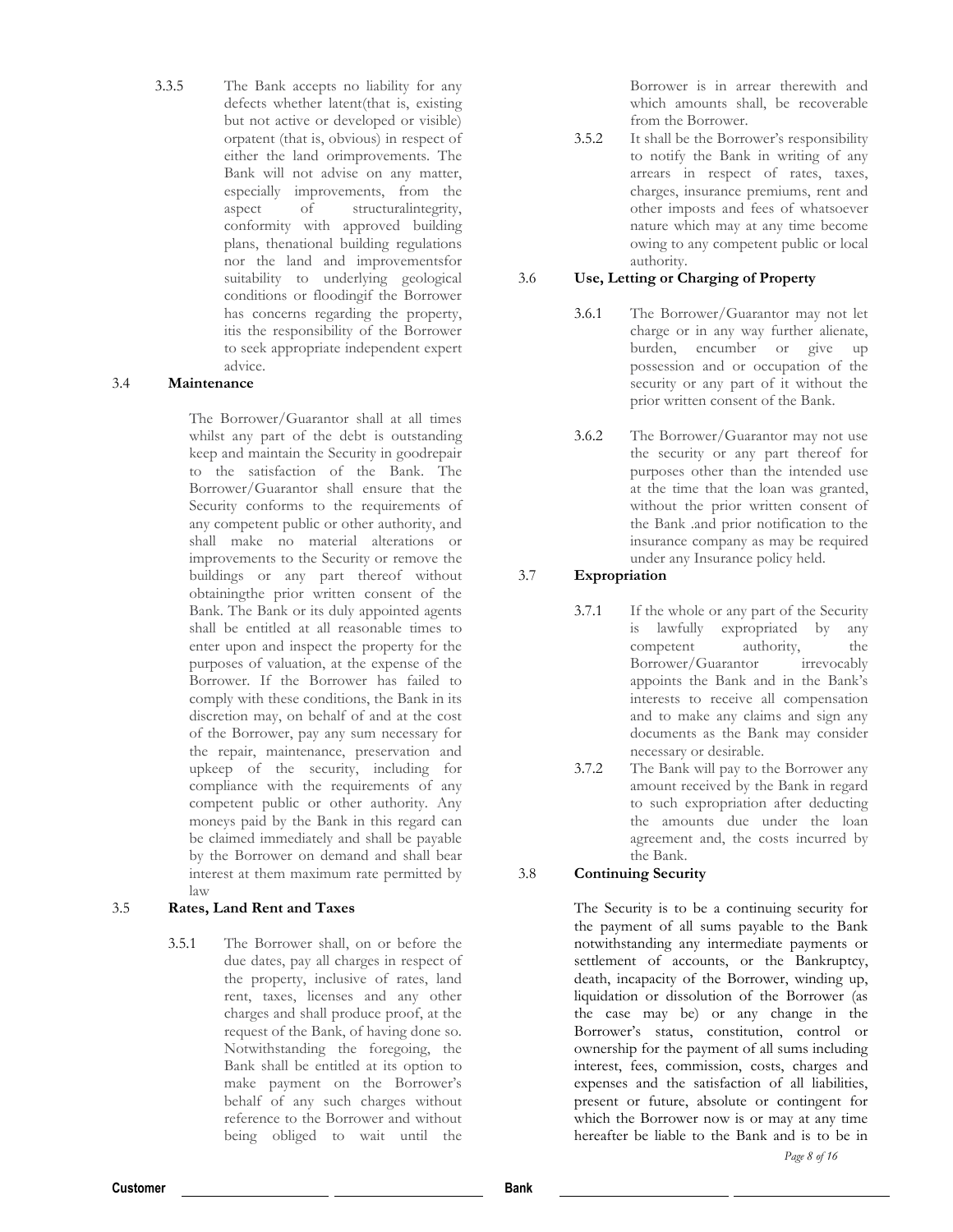addition to and without prejudice to any other security which the Bank may now or subsequently hold in respect of such liabilities. If there is any conflict between this Agreement and a subsequent security the provisions of the subsequent security shall prevail.

#### 3.9 **Compliance with Laws**

The Borrower / Guarantor shall, at all times, comply with the conditions of title, the provisions of all servitudes and town planningschemes, environmental laws and with all laws, bylaws, and regulations applicable to or incumbent on the Borrower orthe Security

### **4. INSURANCE**

- 4.1 The Borrower will obtain and keep in force insurance which meets the requirements set out in this Agreement and whenever and to the extent required in writing by the Bank, the Borrower will;-
	- 4.1.1 furnish a certificate by an independent appraiser or insurance adjuster selected by the Borrower from the list of Insurers approved by the Bank as to the sufficiency of such insurance, which certificate will be conclusive as against the Borrower both as to the amount of insurance required hereunder and the perils against which coverage is required hereunder and the Borrower will immediately insure in accordance with such certificate;
	- 4.1.2 cause to be endorsed in such form as may be required by the Bank on the policies evidencing such insurance a notation that any amounts payable under such policies will be paid to the Bank as first loss payee and or as its interest may appear; and
	- 4.1.3 deposit with the bank every policy and renewal certificate for such insurance or a certified copy thereof.
- 4.2 The Bank may at any time during the period of the loan insure and or require the borrower to insure the security with an insurance company approved by the Bank against loss, damage, theft, fire and such other risks (including political riot or civil commotion) as the Bank decides is necessary. The insured amount will not be for less than the minimum replacement value of the Security from time to time as determined by the Bank. The Borrower must ensure compliance with the Borrower's responsibilities as set out in the Insurance Policy and this Agreement, and will have no claim against the Bank for any loss suffered by the Borrower if the replacement value for insurance

purposes is found to be different to the actual replacement value.

# 4.3 **Homeowners Insurance**

Where applicable, the Borrower will arrange insurance in a form acceptable to the Bank for the full insurable value of the Lands, but in no event for less than the total amount of loans secured by the property, and will insure and keep insured all buildings, fixtures, equipment, inventories and improvements located on the Lands. If the Borrower is not the beneficial owner of the Lands, all beneficial owners are also to be shown as named insured's on the insurance policies and in the event of a change in beneficial ownership, the change is to be reflected in the insurance policies.

## 4.4 **Credit Life Assurance**

The Bank may where applicable require all loans to have adequate loan protection cover. The Bank may therefore require the Borrower to take out the appropriate Insurance cover in order to secure the loan in event of your death or permanent disability, until such time as the loan is settled in full. The cost of the loan protection insurance covershall at the Bank's sole discretion either be deducted from theloan amount upon disbursement or included in the monthlyinstalments. The Loan Protection Benefit remains valid during the period of the Borrower's full compliance with this Agreement and terms and conditions of the Insurance policy.

- 4.5 The Bank may on reasonable grounds and at any stage, terminate the existing insurance or to elect not to renew an insurance policy. If the Bank elects either of these options, it will notify the Borrower of its decision in writing and it will furnish reasons for this decision. The Borrower shall immediately thereafter arrange for another insurance cover from a reputable insurance company from a list of Insurance Companies previously approved by the Bank.
- 4.6 In all instances it shall be Borrower's onus and sole responsibility of ensuring fullcompliance with the terms and conditions of the Insurance policy including but not limited to payment of all the premiums as indicated onthe date specified in the Insurance Policy.
- 4.7 The Bank may at its own discretion and without prejudice to clause 4.6 herein above pay any premium on any policy of insurancetaken out by the Borrower in connection with this Agreement and the Bank may debit such payment to any account of the Borrower with the Bank.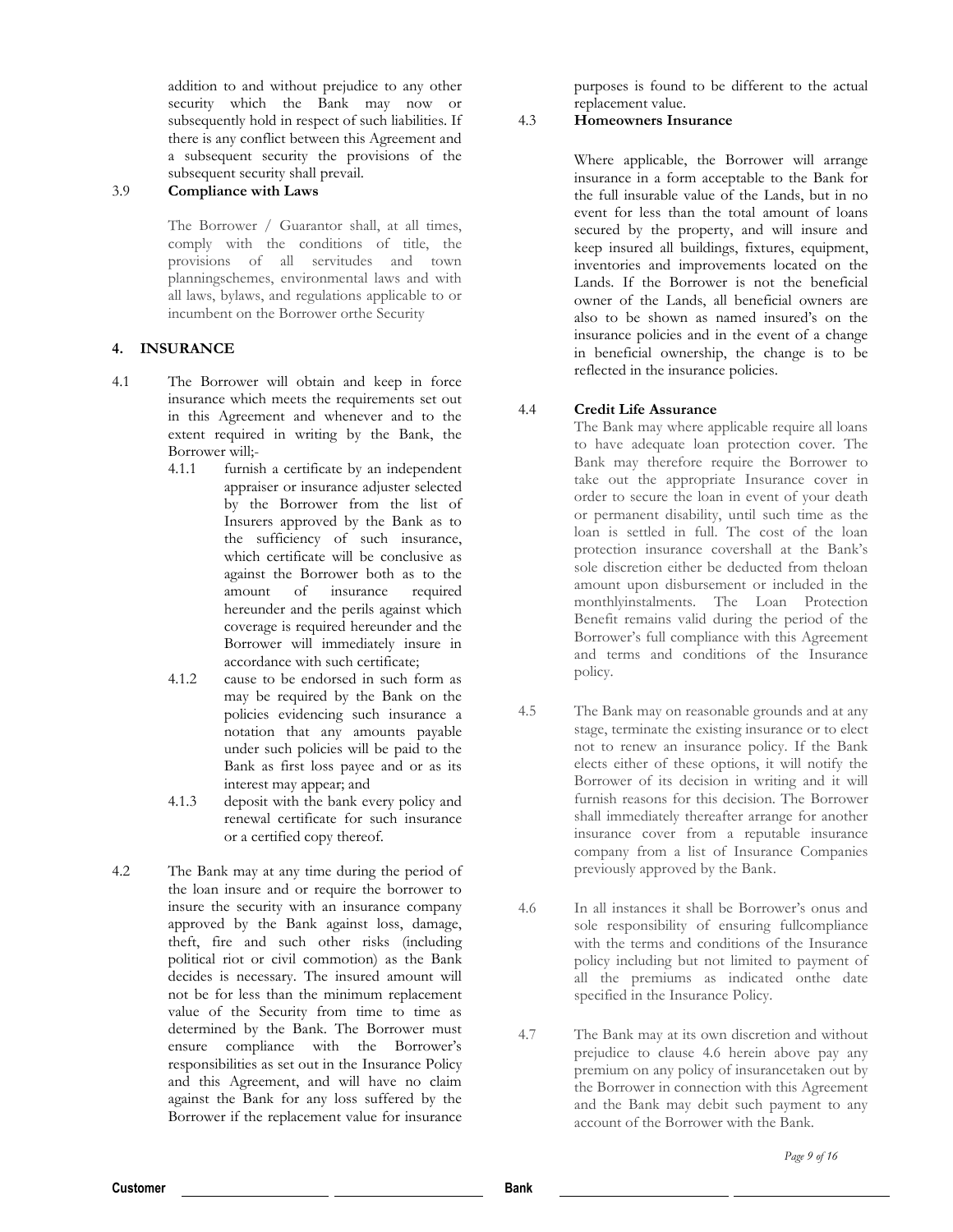- 4.8 Nothing in thisAgreement will oblige the Bank to takeout or pay any premiums on any insurance on behalf of the Borrower. If any insurer repudiates any insurance policy for any reason, the Borrower will have no claim against the Bank.
- 4.9 The Bank may, without reference to the Borrower and without requiring the Borrower's consent, in the name of the Bank and/or the Borrower, adjust, settle, compromise and/or submit to arbitration any claims, demands, disputes and other matters arising from any policy of insurance referredto in this Agreement, and/or may institute or defend legalproceedings arising from the policy. The Borrower will haveno claim against the Bank and/or any of its employeesarising from any act or omission of the Bank and/or anyof its employees in exercising or failing to make use ofthe authority granted in terms of this **Clause 4.9** unless in exercising this authority, a claim arises as a result ofwrongful or unlawful acts, or intentional misconduct, on thepart of the Bank.
- 4.10 The Bank may grant receipts for any moneys receivedby it in respect of any insurance claim, settlement orcompromise and may, at its sole discretion, use the moneyswholly or partially, either in reduction or payment of any amount due under the loan agreement or for therestoration of the Securities which are damaged ordestroyed, under such conditions as the Bank may determine.

#### **5. REPRESENTATION AND WARRANTIES**

The Borrower represents and warrants to the Bank that:

- 5.1 The Borrower has the necessary authority to borrow under the terms and conditions set out in this Agreement and to perform and observe its obligations.
- 5.2 The Borrower hereby represent and warrants that all balance sheet, profits and loss statements and other information that have heretofore furnished to the Bank are true, correct and complete and present fairly and accurately its financial conditions including contingent liabilities of every type, and that there have been no material adverse changes in the financial conditions as reflected by the said reports, balance sheets and statements since the dates hereof.
- 5.3. There has not been any material adverse change in the financial position of the Borrower from that set forth in the application requesting the Bank for the Facilities.
- 5.4. All information submitted by the Borrower to the Bank, inter alia, on its financial position, net worth, details of indebtedness, presents accurately its state of affairs and the financial position of the Borrower as at such date.
- 5.5 There are no outstanding encumbrances or contracts or arrangements conditional or unconditional for the creation by the Borrower or guarantor (where applicable) of any encumbrance on or over the proposed security for this Facility;
- 5.6 If the Borrower is a corporation, neither the borrowings nor the issue of the Securities will be in contravention or constitute default under the constitutional documents of the Borrower.
- 5.7 That Borrower will obtain and keep in force insurance which meets the requirements set out in this Agreement and whenever and to the extent required in writing by the Bank.
- 5.8 that if the Borrower defaults in any covenant to be performed by it hereunder or under the Securities the Bank may perform any covenant of the Borrower capable of being performed by the Bank and if the Bank is put to any costs, charges, expenses or outlays to perform any such covenant, the Borrower will indemnify the Bank for such costs, charges, expenses or outlays and such costs, charges, expenses or outlays incurred by the Bank (including legal fees and charges incurred by the Bank) may be charged by the Bank to the account of the Borrower and will be secured by the Securities;
- 5.9. That no person shall without the prior consent in writing of the Bank be registered as proprietor of the Securities herein or any part thereof or of any interest therein nor without such consent create or permit to arise any overriding interest affecting the securities or do or cause or permit to be done anything which may in any way depreciate jeopardise or otherwise prejudice the value to the Bank of the Securities nor permit any person to become entitled to any proprietary right or interest which might affect the value of the Securities or any part thereof.
- 5.10 You will, immediately on becoming aware of it, notify us of any material litigation, arbitration or administrative proceedings pending or, to the best of your knowledge, information threatened against you which may adversely affect your ability to honour any of the terms and conditions in this Agreement.
- 5.11 All monies due and payable to the Bank under this Agreement shall at all times rank higher in priority to all other present and future unsecured and unsubordinated obligations (including contingent obligations) of the Borrower with the

**Customer Bank**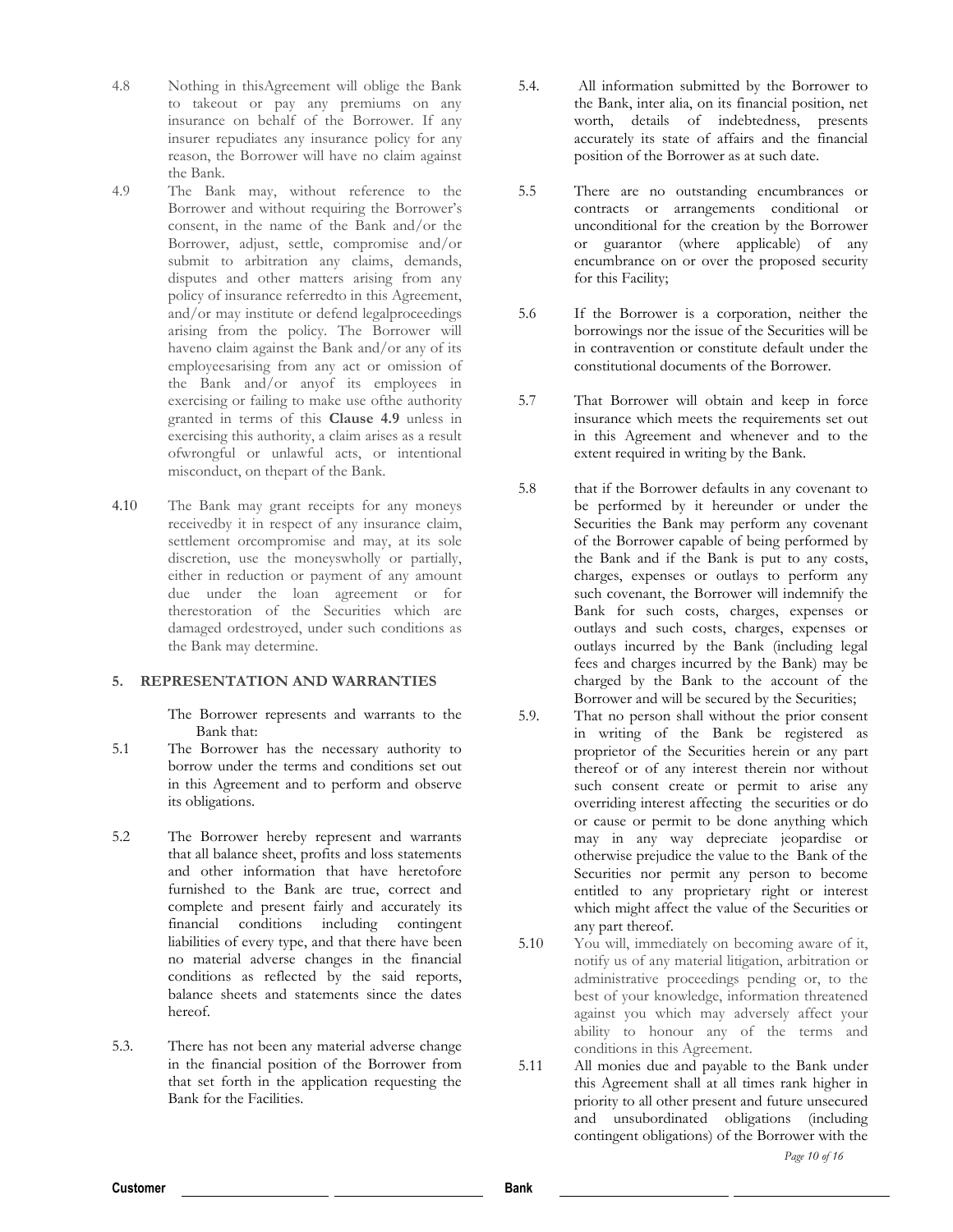exception of such obligations as are mandatorily preferred by law and not by contract.

5.12 The representations and warranties set forth in this paragraph and the Conditions are given and made on and as of the date hereof, shall survive the acceptance of this Agreement and are continuing representations and warranties which are deemed to be repeated during continuance of the Facilities.

## **6. INFORMATION**

6.1 "Personal Information" means information about an identifiable, natural person and where applicable, a juristic person, including, but not limited to information about: race; gender; sex; pregnancy; marital status; nationality; ethnic or social origin; colour; sexual orientation; age; physical or mental health; wellbeing; disability; religion; conscience; belief; culture; language; birth; education; medical, financial, criminal

or employment history; any identifying number, symbol, e-mail, postal or physical address, telephone number; location; any online identifier; any other particular assignment of the person; biometric information; personal opinions, views or preferences of the person or the views or opinions of another individual about

the person; correspondence sent by the person that is implicitly or explicitly of a private or confidential nature or further correspondence that would reveal the contents of the original correspondence, and the name of the

person if it appears with other personal information relating to the person or if the disclosure of the name itself would reveal information about the person.

- **6.2 "Process**" means any operation or activity, automated or not, concerning Personal Information, including: alteration, blocking, collation, collection, consultation, degradation, destruction, dissemination by means of transmission, distribution or making available in any other form, erasure, linking, merging, organization, receipt, recording, retrieval, storage, updating, modification, or the use of information. Processing and Processed will have a similar meaning
- 6.3 You consent to us collecting your Personal Information from you and where lawful and reasonable, from public sources for credit, fraud and compliance purposes, as well as the purposes set out below
- 6.4 You hereby irrevocably consent to the Bank collecting, receiving, compiling and retaining any Customer Credit Information about you for purpose of assisting us to perform our statutory

assessment of your credit worthiness, deciding whether or not to grant you credit; and, monitoring your credit profile should we grant you credit, filing our Customer Credit Information with the Credit Reference Bureau whether or not the application for credit facilitiesis approved.You hereby acknowledge that the Customer Credit Information obtained or shared may include positive or negative information regarding your payment record provided that you have the right to lodge a complaint with the Credit Reference Bureau or to challenge any Customer Credit Information held by the Credit Reference Bureau in your respect.

- 6.5 The Bank may verify the information on the application and may make whatever enquiries we consider necessary and the Borrower hereby agrees that the Bank may hold and process, by computer or otherwise, any information obtained about you as a consequence of the loan contemplated in this Agreement include personal data in our systems which may be accessed by the Bank, and other companies in our group for credit assessment, statistical analysis, including behaviour and scoring, and to identify products and services (including those supplied by third parties) which may be relevant to you; and permit other companies within our group to use personal data and any other information we hold about you to bring to your attention to products and services which may be of interest to you.
- 6.6 The Borrower confirms and agrees that the Bank may at any time and at its sole discretion, carries out credit checks on the Borrower with the Credit Reference Bureau or any other relevant Authority or credit reference agency. In the event of default on the Borrower's part or any of its obligations under this letter or under the Security, the Bank may at its sole discretion supply such information as it deems appropriate to the Credit Reference Bureau or any other Authority or relevant credit reference agency. Other Banks or institutions in assessing credit applications and for occasional debt tracing and fraud prevention may use this information.
- 6.7 The Borrower further agree that we may disclose your personal data and/or information, including data and information relating to this loan and any documents referred to herein, or your assets, business or affairs outside our group whether such personal data and/or information is obtained after you cease being a customer or during the continuance of the bank-customer relationship or before such relationship was incontemplation, for fraud prevention purposes, to licensed credit reference agencies or any other creditor, Public Authority, and if you are in breach of this agreement or any documents referred to herein; to our external lawyers,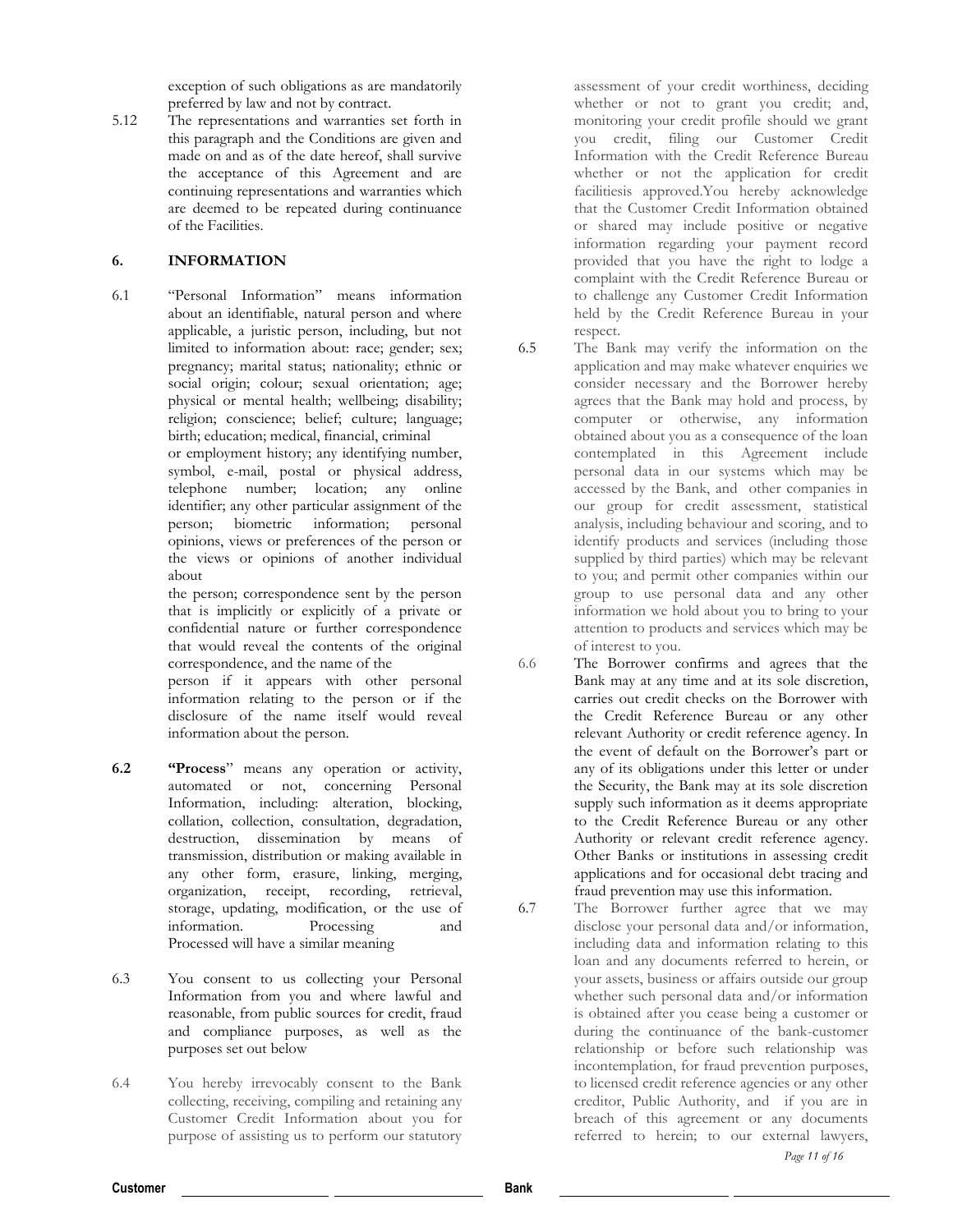auditors, any guarantor, third party pledge or service providers and other sub-contractors or persons acting as our agents; to any person who may assume our rights under this loan; if we have a right or duty to disclose or are permitted or compelled to do so by law; and for the purpose of exercising any power, remedy, right, authority or discretion relevant to this agreement or any other document.

- 6.8 You acknowledge and agree that, notwithstanding the terms of any other agreement between you and us, a disclosure of information by us in the circumstances contemplated by this clause does not violate any duty to you, either in law or pursuant to any agreement between you and us, or in the ordinary course of banking business and the customs, usage and practice related thereto. Disclosure as aforesaid may be made without reference to or further authority from you and without inquiry by us as to the justification for or validity of such disclosure
- 6.9 By completing and signing the loan application form together with these terms & conditions, you acknowledge and agree to our collection, use, processing and sharing of your personal information for the above purposes. You also agree that a disclosure of information by the Bank in the circumstances contemplated by this clause 6 does not violate any duty owed to you in law or pursuant to any agreement between you and the Bank or in the ordinary course of banking business and the customs, usage and practice related to banking. Further that the disclosure may be made without further reference to, or, authority from you
- 6.10 The mutual obligations in this clause 6 will continue to apply even after these Terms and Conditions have ended and you no longer make use of the Services connected with agreement

### **7. ASSIGNMENT**

- 7.1 The Borrower is not entitled to transfer or delegate all or any part of its rights or obligations under this Agreement without the prior written consent of the Bank.
- 7.2 The Bank is at any time entitled, without the consent of or notice to the Borrower/guarantor, to assign, transfer and or delegate all or any part of its rights, benefits or obligations under the this Agreement to any person. The Borrower shall enter into all documents specified by the Bank to be necessary to give effect to any such assignment or transfer.

# **8. NOTICES**

- 8.1 All notices which may or are required to be given herein or pursuant to this Agreement or relating to the Securities shall be in writing and may be given ;-
	- 8.1.1 By Hand deliveryby serving the same upon the party (or any officer of the party if it is a corporation) to be served, or
	- 8.1.2 by mail by posting the same by prepaid registered mail addressed: (i) to the Borrower at the postal address of the Borrower specified in this Agreement .  $(iii)$  to the Bank at the address of the Bank specified in this Agreement (iii) to the Guarantor, if any, at the

address of the Guarantor specified in this Agreement;

or such other addresses as the parties may advise by notice in writing, or

- 8.1.3 by facsimile transmission to the telephone numbers of the parties hereto specified in this Agreement or such other facsimile telephone numbers as the parties may advise by notice in writing or
- 8.1.4 by electronic mail to the last known email address or
- 8.1.5 by advertisement in a daily newspaper with national circulation published in the Republic ofKenya

### **8.2 Receipt of Notice**

Subject to Clause 7.1, any notice shall be deemed to have been received and effectively served<br>8.2.1

- if served personally, at the time of delivery,
- 8.2.2 if mailed, on the Seventh Business Day following posting, and
- 8.2.3 if sent by facsimile transmission, at the time of transmission.
- 8.2.4 if by advertisement in a local daily newspaper shall be effectiveon the first business day following the date of advertisement.
- 8.2.5 if by electronic mail on the first known business day following transmission
- 8.3 Notwithstanding any other provisions of this Agreement any notice received or otherwise deemed received after 4:00 P.M on a Business Day or on a day which is not a Business Day will be deemed to have only been received on the next Business Day.

### 8.4 **Delays**

*Page 12 of 16* In the event that, at the time a notice is mailed or at any time during the period of Seven Days following such mailing, postal or airline or airport employees are engaged in a strike, work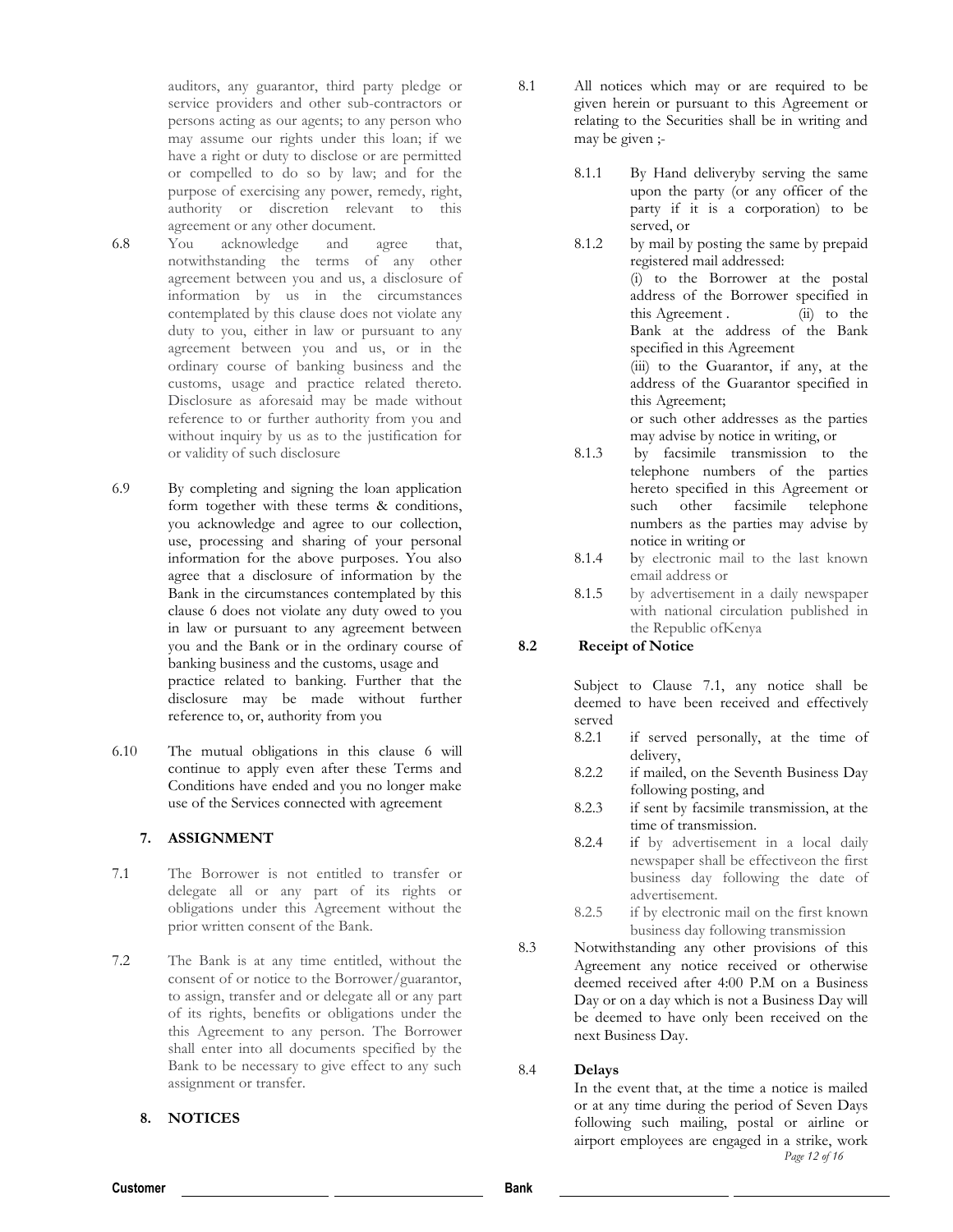slowdown or other work stoppage at the place at which the notice is mailed or at the place to which the notice is mailed or at any point through which such notice must pass, such notice will be deemed to have been given and received at the time when such notice would be received in the ordinary course of the mails, allowing for such strike, work slowdown or other work stoppage.

8.5 Notwithstanding anything to the contrary in this Clause 7, a written notice or other communication actually received by any party shall be adequate written notice or communication to it notwithstanding that the notice was not sent to or delivered at its chosen notice address, postal address, tele fax number or email address.

#### **9. GENERAL**

### **9.1 No Obligation to Advance Term Loan**

Notwithstanding any other provisions hereof neither the execution of this Agreement nor the execution and delivery of the Securities or any other security required and from time to time given by the Borrower to the Bank will bind the Bank to advance the Loan nor will the advance of any part thereof bind the Bank to advance any un-advanced portion thereof.

#### **9.2 Records**

The information in the records of the Bank as to the Account and as to the Borrower being in default of this Agreement or the Securities or any of them and the amount outstanding hereunder and there under will be *prima facie*  evidence of the obligations of the Borrower hereunder and under the Securities. The Borrower will, on reasonable notice to the Bank, be entitled to obtain extracts of all entries made in such records.

#### **9.3 Non-Merger**

The taking of a judgment or judgments or any other action or dealing whatsoever by the Bank in respect of any security given by the Borrower to the Bank will not operate as a merger of any indebtedness of the Borrower to the Bank or in any way suspend payment or affect or prejudice the rights, remedies and powers, legal or equitable, which the Bank may have in connection with such indebtedness and the foreclosure, surrender, cancellation or any other dealing with any such security will not release or affect the liability of the Borrower, or release or affect any of the Securities or any other security held by the Bank.

**9.4** ``The Bank will have the right whenever it deems reasonably necessary either by its officers or authorized agents to enter upon the Borrower's premises and to inspect the undertaking, property and assets of the Borrower, all books of account and records of the Borrower and copies of all returns made from time to time by the Borrower to boards, agencies or governmental departments and to make extracts therefrom and generally to conduct such examinations as it may see fit and without limiting the generality of the foregoing, the Bank may request information from the Advocates, auditor and other advisors and agents of the Borrower for the time being concerning the affairs and the conduct of business of the Borrower and the Borrower hereby irrevocably authorizes and directs and this will constitute the sufficient authority and direction to any such Advocate, auditor or other person to disclose to the Bank such information as to any and all matters touching upon the affairs and conduct of the business of the Borrower whether of confidential nature or otherwise and any costs, expenses and outlays which the Bank may incur pursuant hereto may be charged to the Account.

**9.5** The bank may monitor or record calls between the Bank and the Borrower or an additional account holder so that the Bank can check instructions and make sure that we are meeting our service standards.

#### **9.6 Enurement**

This Agreement and all its provisions will enure to the benefit of and be binding upon the parties hereto, their successors and assigns.

### **9.7 References to Law**

A reference in this document to a particular law means the law as amended from time to time and any law substituted therefore.

## **9.8 Compliance with Laws**

The Borrower/Guarantor shall, at all times, comply with the conditions of title, the provisions of all servitudes and town planning schemes, environmental laws and with all laws, bylaws, and regulations applicable to or incumbent on the Borrower/Guarantor or the Security.

## **9.9 Indemnity on Supply of information**

In the event that the Borrower requests the bank to send the Borrower a bank statement or any other information by any means, the Borrower agrees to indemnify Bank against any claim(s) or liability that may arise or be made by any person (including the Borrower) against it in consequence of the supply of such information by the requested means.

#### **9.10 Rearrangement of the Loan Agreement**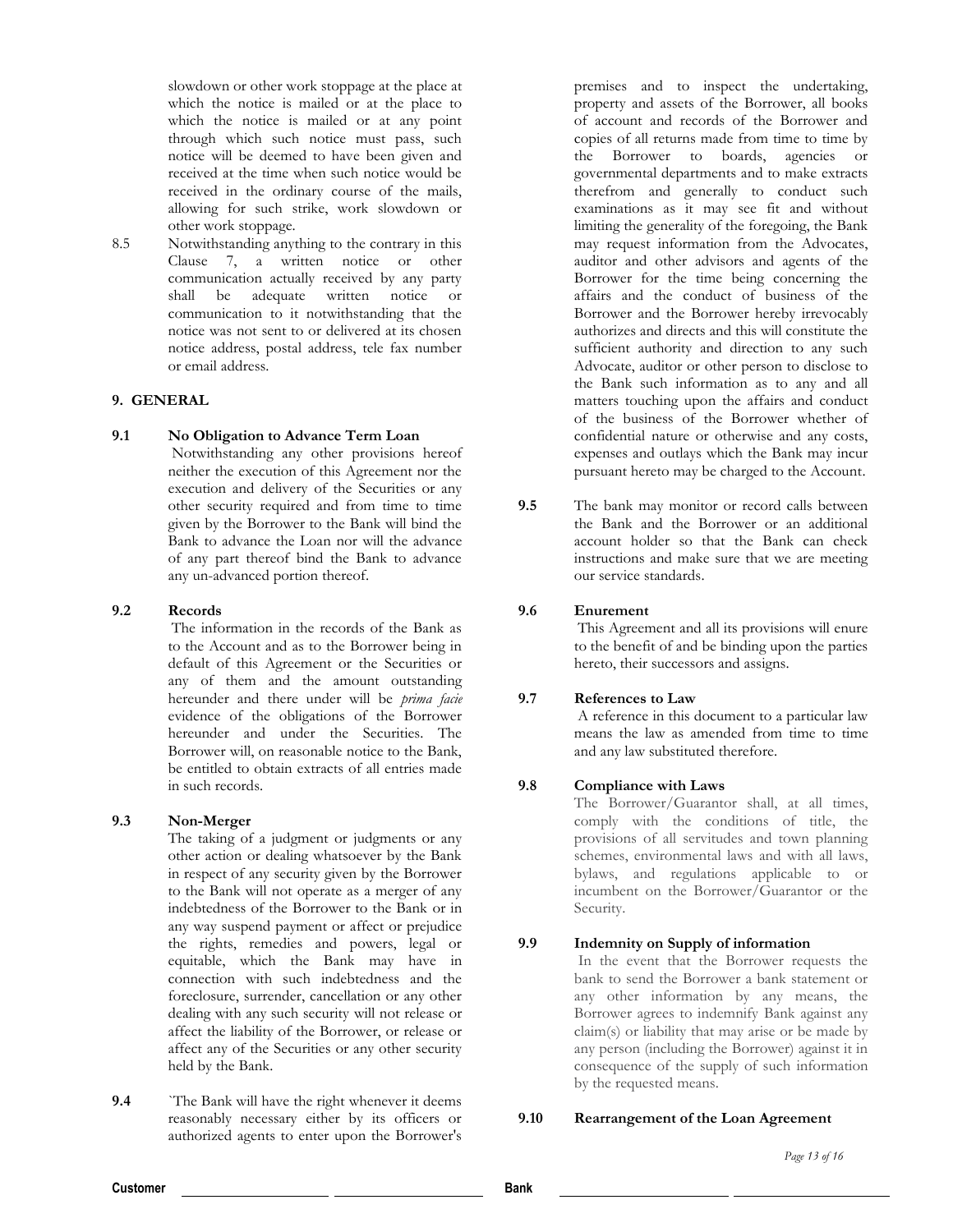No rearrangement of any loan or alteration of the loan agreement will adversely affect the operation of any collateral given in respect of the loan (and/or any debt in respect of the loan), nor will it substitute the loan or adversely affect the rights of the Bank to sue in terms of the Charge or any such collateral, and all the provisions of the loan agreement shall apply to all or any such rearrangement or alteration fully and effectually, as if such rearrangement or alteration had been originally contained in the loan agreement.

## **9.11 Liability for Loss**

The Bank will not be liable for any loss incurred by the Borrower/Guarantor in terms of this loan agreement, save and exceptwhere such loss is caused by the Bank's gross negligence, gross misconduct and/or wilful misconduct.

- **9.12** The continuance of the facilities to the date sanctioned is, dependent upon the accounts being conducted to our satisfaction at all times and on the understanding that overdraft facilities are always repayable on demand should the Bank deem it advisable to make such a demand.
- **9.13** The debt outstanding is payable on demand at the discretion of the Bank notwithstanding anything contrary herein contained.
- **9.14** The Bank's obligation to make any disbursement of the facilities is also conditional upon the Borrower's compliance at the relevant time with the conditions of, and there being no breach of or default under this Agreement.
- **9.15** The Borrower shall promptly upon the request of the Bank supply, or procure the supply of, such documentation and other evidence as is requested by the Bank in order for the Bank to carry out and be satisfied that it has complied with all necessary "know your customer" or other similar checks under all applicable laws and regulations.
- **9.16** The Borrower shall supply to the Bank: promptly upon becoming aware of them, the details of any litigation, arbitration or administrative proceedings which are current, threatened or pending against it or any Borrower, and which might, if adversely determined, have a material adverse effect; and such further information regarding the financial condition, business and operations of it or any Borrower as the Bank may reasonably request.
- **9.17** The Borrower shall comply in all respects with all laws to which it may be subject, if failure so to comply would materially impair its ability to perform its obligations herein.

### **10. TERMINATION OF AGREEMENT**

This Agreement will continue in full force and effect until the outstanding balance of the Loan (including principal, interest and all Other Amounts) has been paid in full in accordance with the provisions of this Agreement.

### **11. VARIATION**

- **11.1** The Bank may, at its discretion, vary any of the terms and conditions from time to time on notice to you.
- **11.2** If any part of the Loan is denominated in a foreigncurrency ("the currency of the account"), payment underor the repayment of such Facilities will be made in suchforeign currency
- **11.3** Any money received by the Bank, or by any person appointed by the Bank, in a currency other than the currency of the account may be converted by the Bank into the currency of the account or such other currency as the Bank considers necessary to cover the obligations or liabilities of the Borrower. The Bank shall use the Bank's spot rate of exchange for such conversion.
- **11.4** In the event of any legislation or extreme change in market conditions affecting the ability of the Bank to provide or fund facilities in foreign currency, the Bank reserves the right, at its sole discretion, to convert any foreign currency indebtedness by the Borrower into Kenya Shillings at the rate ruling on the day of such conversion.
- **11.5** In the event that the Bank demands repayment of any indebtedness of the Borrower, after such demand has been made, the Bank reserves the right, at its sole discretion, to convert any foreign currency indebtedness by the Borrower into Kenya Shillings at the Bank's spot rate ruling at the day of such conversion.
- **11.6** In exercising the aforementioned rights to convert foreign currency indebtedness into the Kenya Shillings, the Bank will not be liable for any losses resulting from exchange rate fluctuations.
- **11.7** The Bank may immediately amend the pricing structure of the loan if there is any change in law, statute, regulation, ruling, directive, policy or any similar event with which the Bank is obliged to comply with.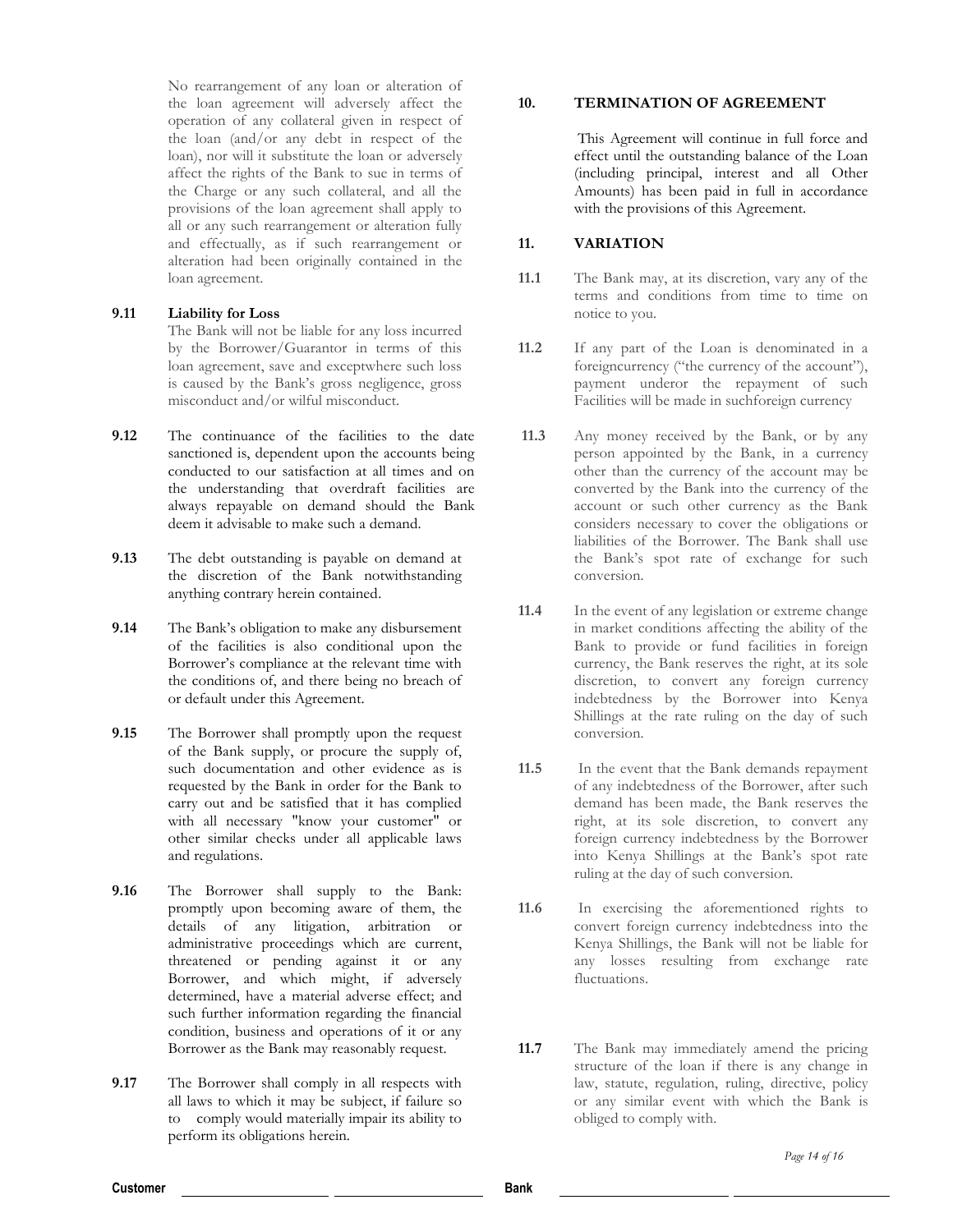### **12 CHANGES IN LAW OR CIRCUMSTANCE**

If by reason of any interpretation by a judicial body or the introduction or change in any law, regulation, treaty or official directive or in the compliance with any request from or agreement with or requirement of any Central bank or other fiscal, monetary or other authority (whether or not having the force of law):

- a) The Bank incurs a cost as a result of having entered into and/or performing any of its obligations under this Agreement or the Security; or
- b) There is an increase in the cost to the Bank of funding or maintaining all or any part of the Facility; or
- c) The Bank is unable to obtain the rate of return including any rate of interest and total interest chargeable on the Facility which it would have been able to obtain but for the Bank having entered into any commitment for the Facility; or
- d) The Bank becomes liable to make any payment on or calculated by reference to the Loan and/or to any sum received or receivable by it hereunder;
- **12.1** The Borrower shall from time to time on demand by the Bank promptly pay to the Bank amounts sufficient to indemnify the Bank against, as the case may be, such cost or reduction in the rate of return or such liability.
- **12.2** The Bank shall promptly notify the Borrower of the circumstances giving rise to the Borrower's obligation to make any such payment, giving reasonable details of how such cost, increased cost, reduction or liability has been calculated and attributed to the Facility or the Loan, which shall be conclusive in the absence of manifest error.

## **13. APPOINTMENT OF ATTORNEY**

The Borrower (guarantor where applicable) hereby irrevocably appoints the Bank to be the Attorney of the Borrower/Guarantor and in the name and on behalf of the Borrower/Guarantor to execute and do any assurances, acts and things which the Borrower/Guarantor ought to execute and do under the covenants and Agreements herein contained and generally to use the name of the Borrower/Guarantor in the exercise of all or any of the powers hereby or by law conferred on the Bank.

#### **14. SEVERABILITY**

If, at any time, any provision of this Agreement is or becomes illegal, invalid or unenforceable in any respect under the law of any jurisdiction, neither the legality, validity or enforceability of the remaining provisions hereof nor the legality, validity or enforceability of such provision under

the law of any other jurisdiction shall in any way be affected or impaired thereby.

#### **15 FORCE MAJEURE (EVENTS BEYOND OUR CONTROL)**

The bank will not be liable for any failure to perform its obligations herein caused by reasons beyond our control or resulting directly or indirectly from the action or inaction of the government, any government authority, riot, strike, boycott, blockade, act of God, revolution, civil strike, change in legislation or extreme change in market conditions.

#### **16. WAIVERS**

No failure or delay by the Bank in exercising any right, power or privilege under this Agreement shall impair the same or operate as a waiver for the same nor shall any single or partial exercise of any right, power or privilege preclude any further exercise of the same or the exercise of any other right, power or privilege. The rights and remedies provided in this Letter are cumulative and not exclusive of any rights and remedies provided by law.

# **17 GOVERNING LAW AND JURISDICTION**

This agreement shall be governed by and construed in accordance with Kenyan law and it is hereby irrevocably agreed for the exclusive benefit of the Bank that the Courts of Kenya are to have jurisdiction to settle any disputes which may arise out of or in connection with this agreement and that nothing in this clause shall limit the Bank's right to take proceedings against the Borrower in any other Court of competent jurisdiction or Arbitrator, nor shall the taking or proceedings in one or more jurisdictions preclude the taking of proceedings in any other jurisdiction, whether concurrently or not.

### **BORROWER'S ACCEPTANCE. (for individual)**

I …………………………………………… hereby acknowledge that we have read, understood and accept the terms and conditions of this Agreement and confirm my [our] intention to be bound by the said terms and conditions this….................day of ………………..……20…..

| <b>SIGNED BY THE BORROWER</b> |  |
|-------------------------------|--|
| In the presence of:           |  |
| Advocate                      |  |